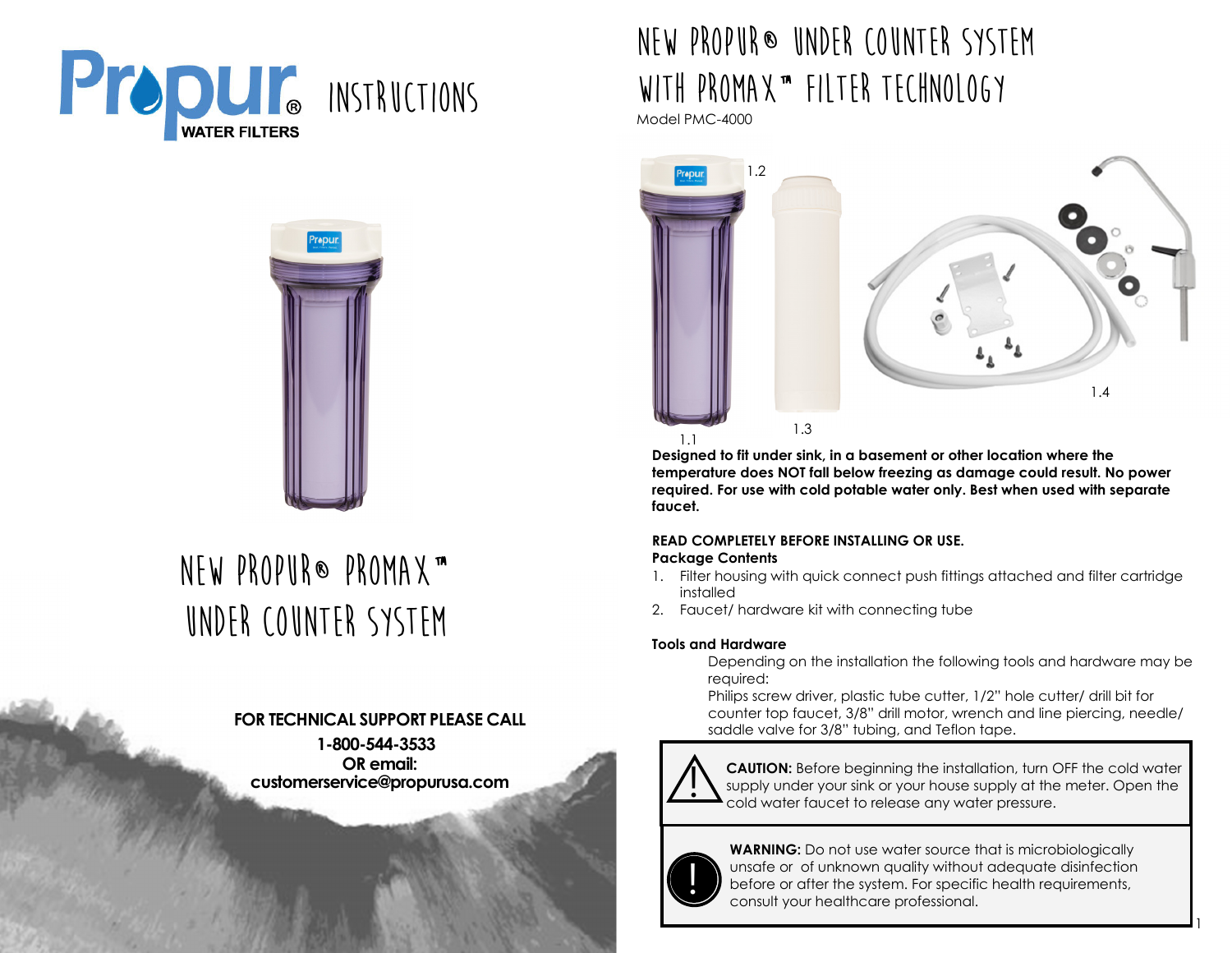#### **Basic Installation**

#### **Step 1 - Install Filter Housing**

1. Select a suitable location for the filter housing under the sink. NOTE: location should be reasonably accessible for filter replacement. When mounting housing to cabinet, make sure to leave enough space below sump/filter housing for removal of sump (min. 2 inches) for maintenance and filter replacement.

 DO NOT INSTALL where temperatures fall below freezing as damage to the system will occur.

 2. Install the filter bracket (white steel) on the filter head (white plastic) using the four (4) small screws.

 NOTE: The flow arrow and inlet/outlet are embossed on the top of the white plastic head.

 3. Secure the bracket with the filter housing assembly to the side of the sink cabinet in the desired location with the two (2) self-tapping screws.

#### **Step 2 - Install Line Piercing Needle/Saddle Valve (Not Included)**

- 1. Make sure your cold water supply has been turned off. If there is no valve, turn off the water supply to your house at the main meter.
- 2. Attach the line piercing needle/saddle valve per instructions to the cold water line going to your sink faucet.

 NOTE: Do NOT turn the cold water line back on yet, as water will flow directly out of the valve and flood your kitchen.





- 1. Select a suitable location for the drinking water faucet as close to the sink as possible allowing convenient space under the sink for assembly. The spout of the faucet should be able to reach the sink. A 2" flat area is required to mount the faucet. Check for clearance then drill the sink top with a 1/2" bit to accommodate the faucet inlet pipe.
- 2. Install the faucet through the sink top by:

a. Add the face plate and large rubber washer to the faucet stem.

b. Insert the faucet stem through the sink.

 c. Place small rubber washer, plastic washer, star washer and steel nut onto the faucet stem. Tighten firmly with a wrench.

 d. Attach the quick connect connector to the threaded stem of the faucet using Teflon tape.

#### **Step 4 - Install Connecting Tube**

 Prepare two pieces of the 3/8" plastic tubing supplied to fit between the plastic quick connect push fittings for:

- a. The line piercing valve and the filter head inlet (1.2). Cut plastic tubing to fit from the needle valve to inlet on the filter housing. Add additional 1-1/2" to tubing length as tubing will travel about 3/4" into each fitting to seat properly. The filter head outlet and the faucet. Add additional 1-1/2" inches to tubing into inlet quick connect push in fitting on filter housing.
- **b.** The filter head outlet (1.2) and the faucet. Add additional 1-1/2" to tubing length as the tubing will travel about 3/4" into each fitting to seat properly. Insert one end of plastic tubing into outlet quick connection push in fitting on filter housing and the other end into the quick connect push in fitting on the faucet.

**Seat the tubing firmly into the push in quick connectors fittings.** 

**Step 5 - Filter cartridge is pre-installed at the factory.**